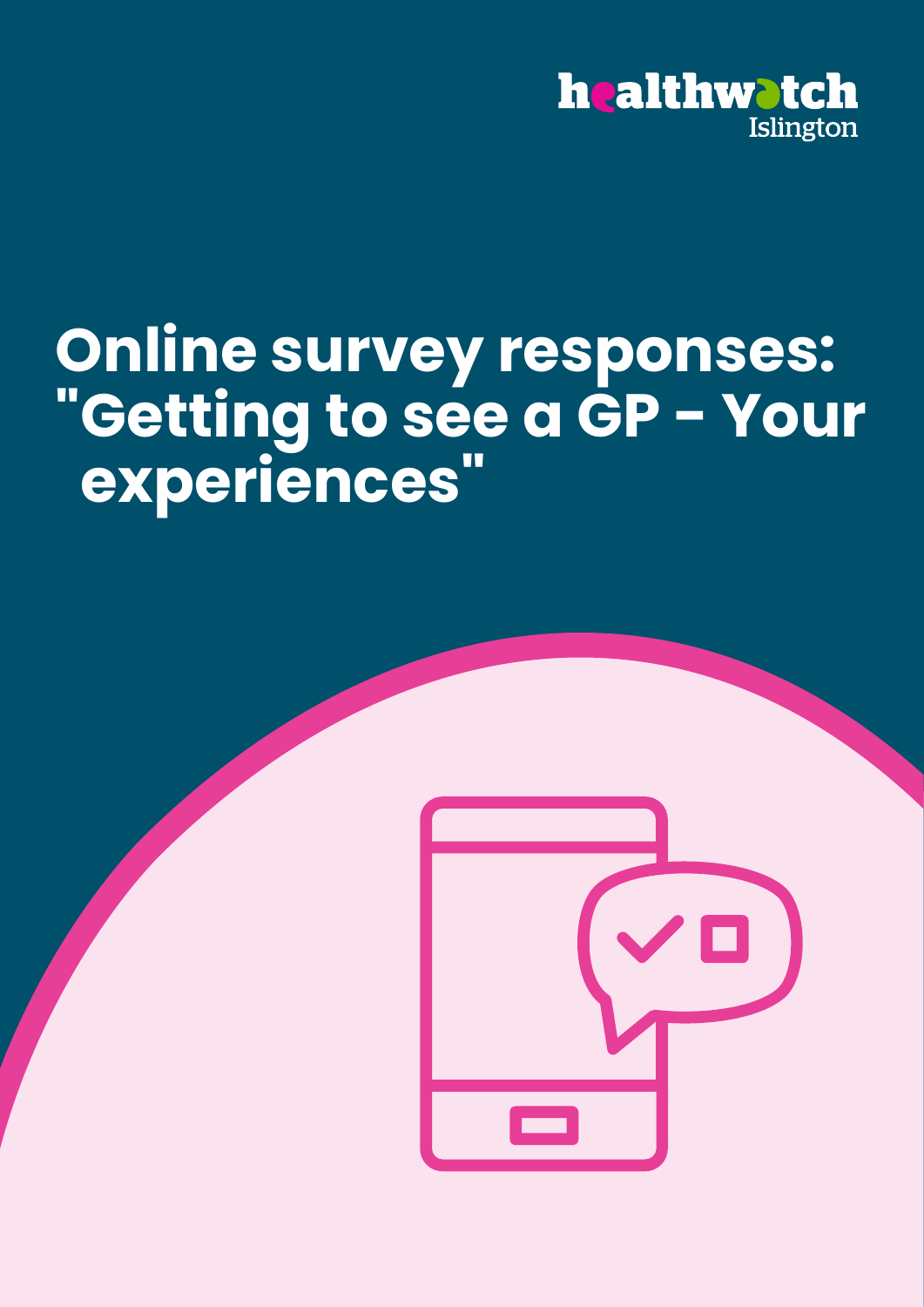# **Healthwatch Islington**

Healthwatch Islington is an independent organisation led by volunteers from the local community. It is part of a national network of Healthwatch organisations that involve people of all ages and all sections of the community.

Healthwatch Islington gathers local people's views on the health and social care services that they use. We make sure those views are taken into account when decisions are taken on how services will look in the future, and how they can be improved.

www.healthwatchislington.co.uk

## **Contents**

| <b>Summary of findings</b>      | 3  |
|---------------------------------|----|
| <b>Detailed survey findings</b> | 4  |
| <b>Equality Monitoring</b>      | 14 |

# **Summary of findings**

Healthwatch Islington ran an online survey between September and December 2021 to find out if and how the experience of accessing the GP had changed during the pandemic. 70 respondents took part. Respondent numbers are modest so it is not appropriate to draw too many hard and fast conclusions from the findings from this survey. Nevertheless, when viewed alongside other data that is available to commissioners, we hope that this feedback will help to shine a light on aspects of GP access that service users still find to be problematic.

- ▶ Telephone remained the most popular access route 46 of the 70 respondents said they had usually contacted their GP by phone before the pandemic. e-consult has been introduced to GP websites as a new means of months said they contacted them by phone.
- Long waits for a call to be answered was the difficulty most frequently mentioned by respondents, followed by lack of available appointments or long waits for appointments.

The survey was offered online so does not capture the views of our most digitally excluded residents. We decided not to mystery shop GP practices during this time as services were already under a lot of pressure.

# **Key findings**

access. However, 36 of the 58 respondents who had contacted their GP in the last six

35 of the 58 respondents who had contacted their GP in the last six months reported difficulties. 25 out of 68 respondents reported difficulties prior to the pandemic (2 respondents had not contacted their GP in the six months prior to the pandemic).

- Many respondents had looked at their GP practice website They did this primarily to find out how to contact the GP or to use e-consult. 29 of the 46 respondents who had visited their practice website reported being able to find the information they needed , 1 could partially and 16 could not.
- Feedback on e-consult was mixed For working people in particular, an online platform can be much more convenient than trying to get through to someone by phone. However, some respondents felt that e-consult was unsuitable for certain requirements, and others complained that practices did not respond within the timeframes stated on the e-consult form.
- A high proportion of people said telephone consultations were problematic. 38 of the 47 respondents who had been offered a telephone appointment in the last six months felt that it did give them enough time to discuss their issues. 26 of those 47 respondents said they had no problems with telephone appointments but 21 reported difficulties.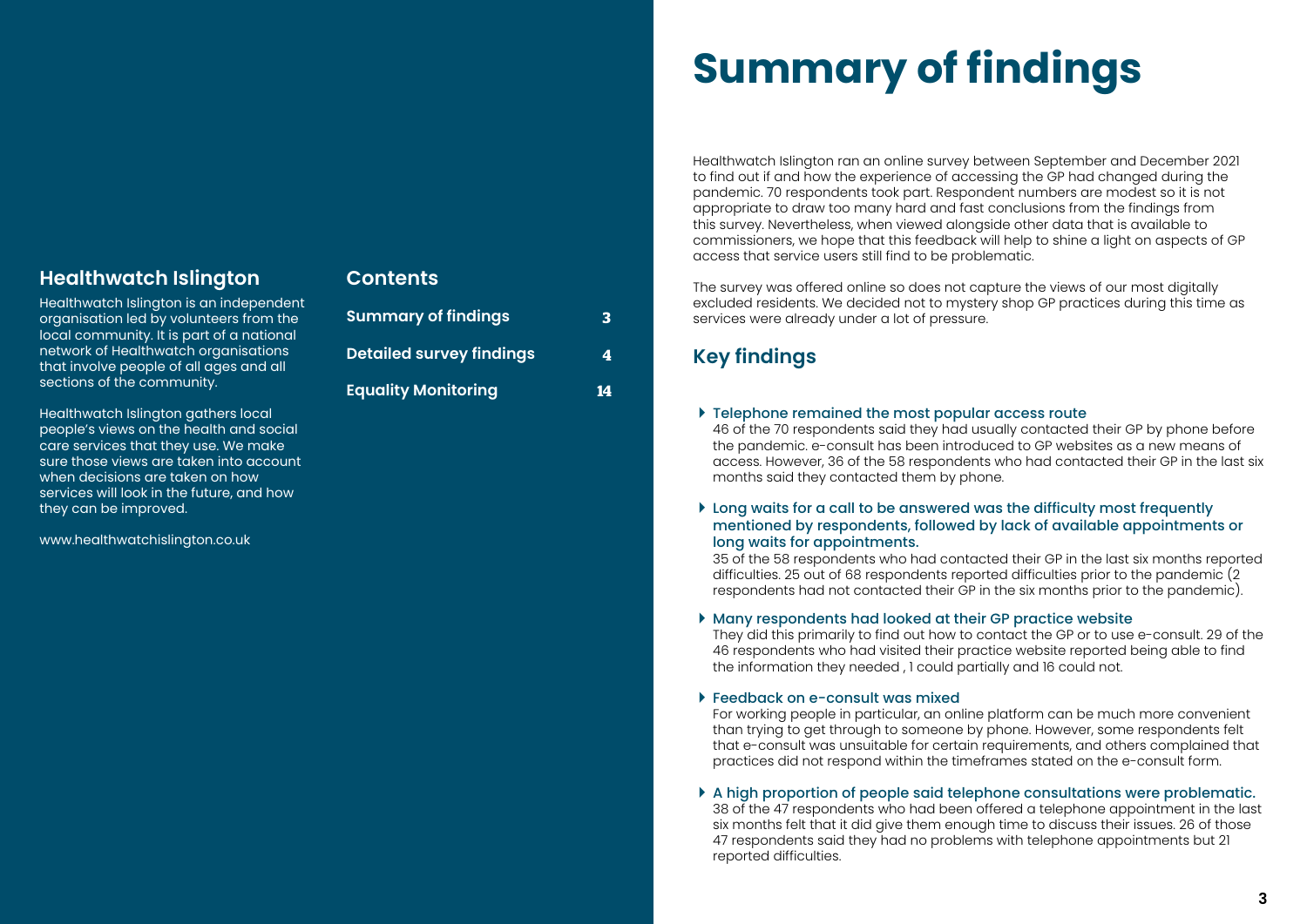# **Detailed survey findings**

We received 70 online survey responses between September and December 2021. The survey began by asking respondents to describe how they interracted with their GP surgery before the pandemic.

| Before the pandemic, how did you usually contact your GP practice? |                |  |
|--------------------------------------------------------------------|----------------|--|
| By telephone                                                       | 47             |  |
| I booked an appointment online                                     | $\overline{4}$ |  |
| I booked an appointment using an App (on a smartphone or tablet)   | $\overline{2}$ |  |
| By walking into the practice without an appointment                | $\overline{4}$ |  |
| By having an appointment that had been made for me                 | 5              |  |
| By emailing the practice                                           |                |  |
| I didn't contact my GP practice in the 6 months before March 2020  | $\mathbf{1}$   |  |
| I can't remember                                                   |                |  |
| Other                                                              | 5              |  |

Those that chose 'Other' either went to the practice to book an appointment, or described access difficulties more broadly.



Those that chose 'Other' listed the number of times they had contacted their GP rather than the frequency, or described access issues.

## Ficulties when trying to contact your GP

| 25             |
|----------------|
| 43             |
| $\overline{2}$ |

d was the main reason given for difficulties.

| ontacted your GP? |                |  |
|-------------------|----------------|--|
|                   | $\overline{2}$ |  |
|                   | $\overline{9}$ |  |
|                   | 23             |  |
|                   | 17             |  |
| <b>onths</b>      | $\overline{2}$ |  |
|                   | 6              |  |

| Before the pandemic, did you have any difficulties when trying to contac<br>practice? |                |  |
|---------------------------------------------------------------------------------------|----------------|--|
| Yes                                                                                   | 25             |  |
| <b>No</b>                                                                             | 43             |  |
| No answer                                                                             | $\overline{2}$ |  |
| Long waits for telephone calls to be answered was the main reason given               |                |  |
| In the last six months, how often have you contacted your GP?                         |                |  |
| Every two weeks                                                                       | $\overline{2}$ |  |
| Once a month                                                                          | 9              |  |
| Once every couple of months                                                           | 23             |  |
| Once in six months                                                                    | 17             |  |
| I have not contacted them in the past six months                                      | $\overline{2}$ |  |
| Other                                                                                 | 6              |  |

Pre-pandemic

Past six months\*

\*as of September to December 2021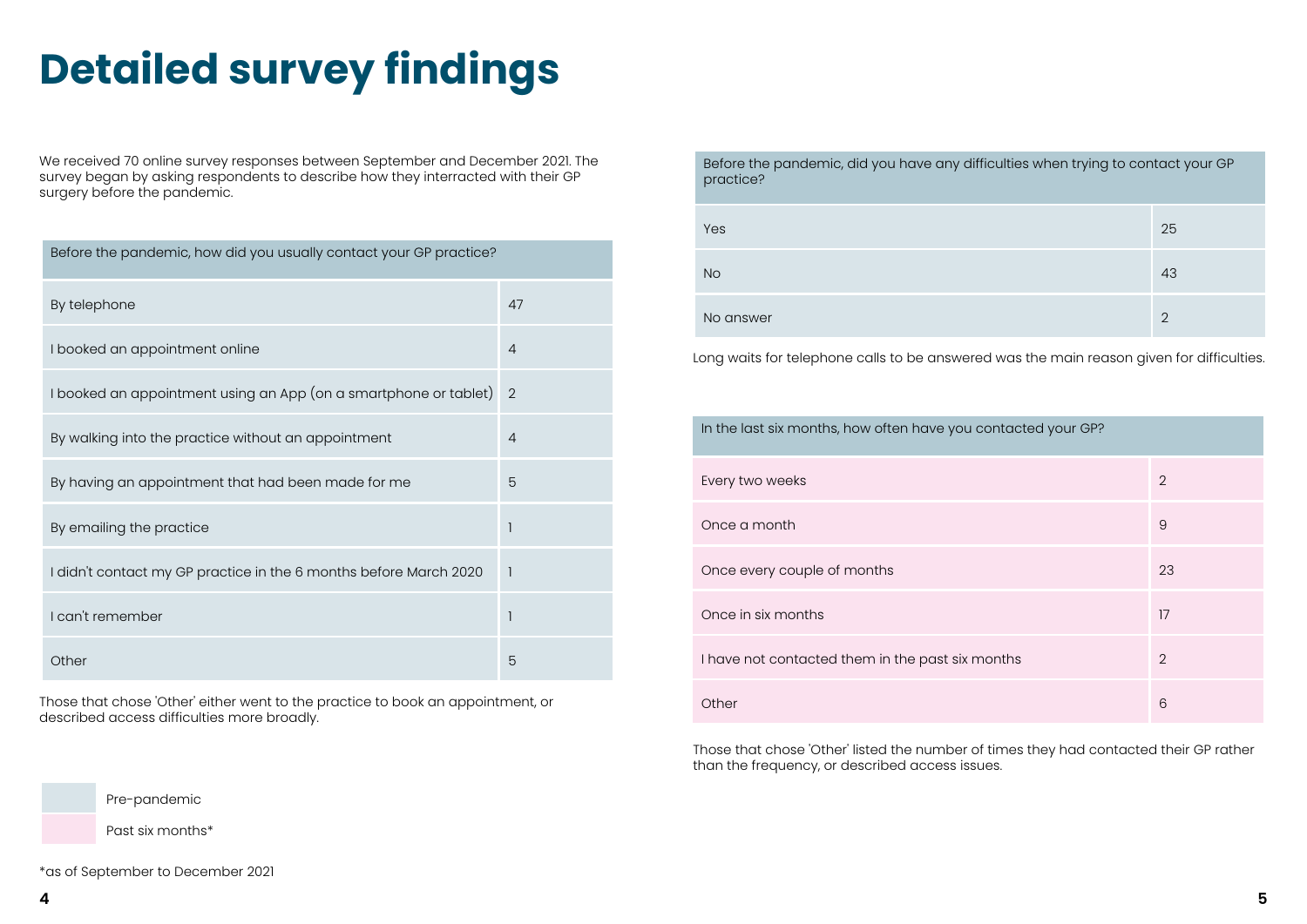| In the last six months, how have you contacted your GP practice? |                            |  |
|------------------------------------------------------------------|----------------------------|--|
| By telephone                                                     | 36                         |  |
| Using E-Consult (or GP website)                                  | 12                         |  |
| I booked an appointment using an App (on a smartphone or tablet) | $\overline{\phantom{a}}$ 3 |  |
| By emailing the practice                                         | 9                          |  |
| I have not contacted them in the past six months                 |                            |  |
| Other                                                            | 5                          |  |

Those that chose 'Other' to describe the ways in which they had contacted their GP practice either went into the practice in person, spoke to the receptionist from the curbside, or said they get contacted directly by the GP because of their various medical conditions.

| What have you contacted your GP about in the past six months? |                |  |  |
|---------------------------------------------------------------|----------------|--|--|
| I did not contact my GP practice during this time             | 1              |  |  |
| To arrange a telephone appointment with a GP                  | 18             |  |  |
| To ask about progress about a referral or treatment           | $\overline{2}$ |  |  |
| To get a referral from my GP to another NHS service           | $\overline{2}$ |  |  |
| To get help about my long term health or existing condition   | $\overline{9}$ |  |  |
| To get help about my present health or a new condition        | 17             |  |  |
| To get or pick up a repeat prescription                       | 10             |  |  |
| Other                                                         | 7              |  |  |

Those that chose 'Other' to describe the reason for their contacting their GP mentioned getting treatment from the nurse, having a face to face appointment, medication review, getting help for a child, advice on cholesterol levels and asking about testing, changing a prescription, and booking patient transport.

|                                                      | Very Easy | Fairly easy | Not very<br>easy | Not at all<br>easy | No opinior | (5)<br>nici<br>Cic |
|------------------------------------------------------|-----------|-------------|------------------|--------------------|------------|--------------------|
| Easy to contact?                                     | 10        | 19          | $\mathcal{I}$    | 18                 | 0          | 2                  |
| Easy to get help and<br>the NHS service I<br>needed? | 10        | 10          | 12               | 22                 | 0          | 2                  |

Did you have any difficulties when trying to Yes 35 and 2014 and 2014 and 2014 and 2014 and 2014 and 2014 and 2014 and 2014 and 2014 and 2014 and No 23 No answer

| contact your GP practice? |    |
|---------------------------|----|
|                           | 35 |
|                           | 23 |
|                           | 12 |

## **In the past six months, how easy did you find it to get help from your GP practice?**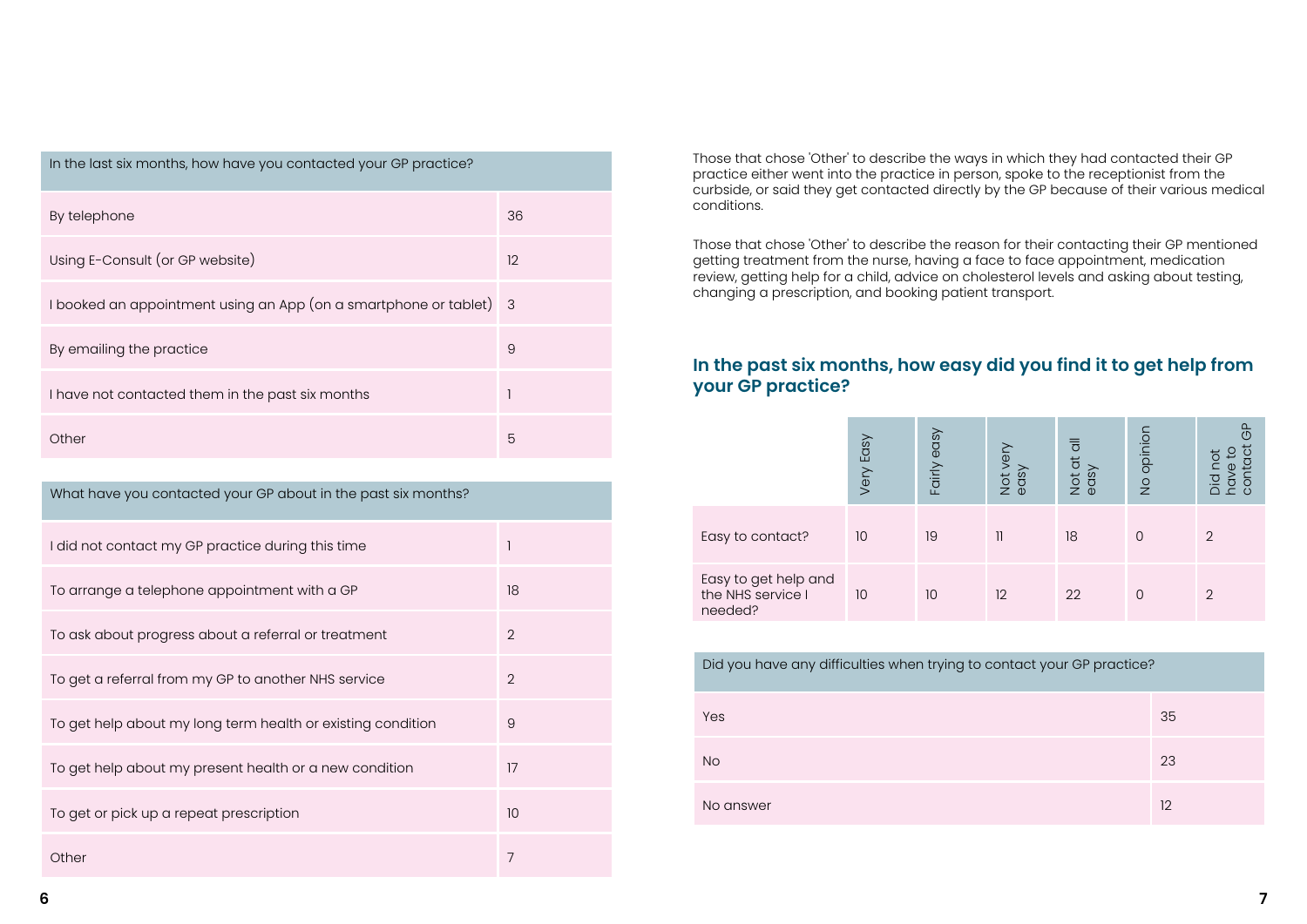| en you've visited the practice website? |    |
|-----------------------------------------|----|
|                                         | 29 |
|                                         | 19 |
|                                         | 22 |

| If yes, what were the difficulties?                                          |                |
|------------------------------------------------------------------------------|----------------|
| I could not speak to the person I needed to                                  | 5              |
| I found it difficult to understand how to contact them online or by<br>email | $\overline{2}$ |
| Long time or wait for telephone to be answered                               | 21             |
| There was no appointment available for me to book                            | 8              |
| Other                                                                        |                |

| Have you ever looked at or used the practice website? |    |
|-------------------------------------------------------|----|
| Yes                                                   | 46 |
| <b>No</b>                                             | 12 |
| No answer                                             | 12 |

Those that chose 'Other' mentioned receptionists making access difficult, appointment waiting times being too long, being diverted to an online form that didn't meet their needs, delays in getting test results, and e-consult being initially difficult but then improving.

| If yes, what have you looked at or used the practice website for?       |                |
|-------------------------------------------------------------------------|----------------|
| To contact NHS III                                                      |                |
| To find out how to contact the practice or a GP                         | 20             |
| To find out what NHS services are available                             |                |
| To get information about Covid-19 and the pandemic                      | 2              |
| To get information about the vaccine offer and how to get<br>vaccinated | $\overline{2}$ |
| To use E-consult                                                        | 15             |
| Other                                                                   | 6              |
|                                                                         |                |

Those that chose 'Other' mentioned checking flu jab rules, repeat prescriptions, 'to see whether it offered any more effective communication channels than the ones (seemingly) available to me', 'various types of information'.

| Did you find the information you needed when you've visited the practice website? |    |
|-----------------------------------------------------------------------------------|----|
| <b>Yes</b>                                                                        | 29 |
| <b>No</b>                                                                         | 19 |
| No answer                                                                         | 22 |

Those that didn't find the information that they needed had difficulties using e-consult, or said they found the website difficult to use or laid out poorly. Others complained of out-of-date information or minimal information. Other respondents said that they were asked for a password or a code and they didn't have it and/or didn't know what it was.

## **GP practice websites**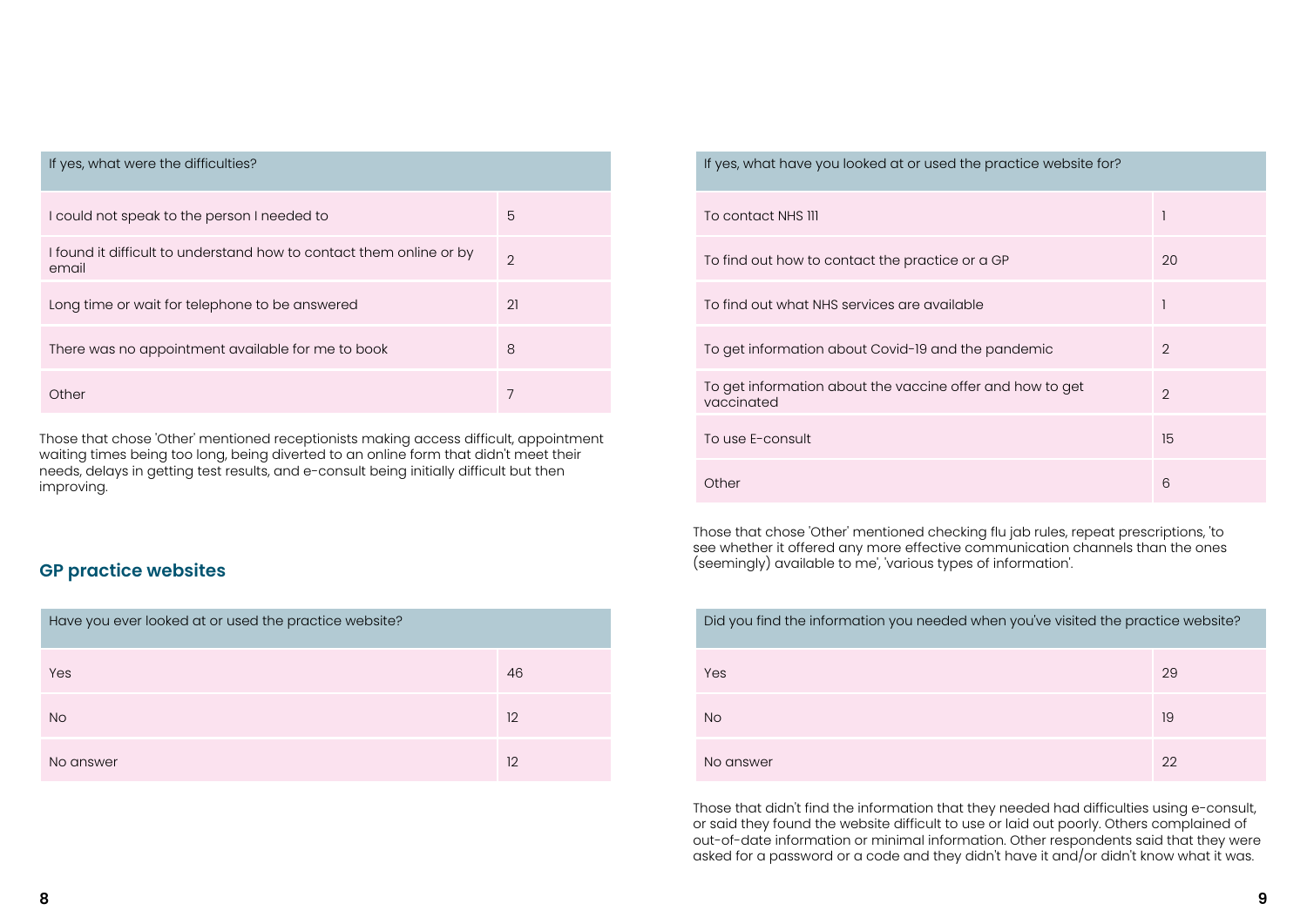**I found it difficult to communicate via the phone as I have some memory problems so would have preferred a video call but I don't know how to sign up and the receptionist couldn't help**

**Survey respondent, November 2021**

**The e-consult form did not allow for simple queries. The receptionist could not answer my question. There were several phone numbers listed for the practice, which was confusing. I am not sure whether or when somebody will get back to me.**

**Survey respondent, September 2021**

**I was pleasantly surprised at how efficiently my GP practice handled my flu & booster vaccines, and my regular asthma checks & medication review. For all these, the practice called me to arrange appointments, whether in person or by phone.** 

**Survey respondent, November 2021**

**I found it much easier to convey my needs via e-consult " as the issue was addressed quickly within a couple of days without the need for me to take time off work. Previously I would have to find time to phone the surgery (difficult in working hours) just to book an appointment and then wait for 2 to 3 weeks to be seen (again having to coordinate this around work and childcare). I've found the new rapid expansion of other ways to contact them a huge advantage."** 

Survey respondent, December 2021

## **Experiences of e-consult and telephone appointments**

Healthwatch has received many complaints about e-consult since its introduction. However, feedback from these survey respondents was mixed rather than uniformly negative. This was an online survey so the views of residents who really struggle to access digital platforms are not represented. Nevertheless, there are certainly respondents who prefer e-consult to more traditional means of access. For working people in particular, an online platform can be much more convenient.

Negative feedback centred around e-consult being unsuitable for certain requirements, for example repeat prescriptions that are missing some items. Others noted that practices did not respond within the timeframes stated on the e-consult form. Perhaps these timeframes need to be revised to better manage patients' expectations and reduce the additional workload created by worried patients getting back in touch with their GP practice to make sure they haven't been forgotten.

21 out of 47 respondents who had been offered a telephone appointment in the last six months said they had problems with telephone consultations. Some respondents said that they didn't like having to sit and wait by the phone for a callback. Some observed that consultations could feel too brief, which made them feel rushed and flustered. One person noted that a telephone consultation on a matter that they were very worried about only lasted two minutes. Bad lines can compound problems making oneself understood over the phone. Some respondents who struggled with phone consultations felt they would have done better with a video consultation but said that these were not as widely offered, despite it being their preference.

Many respondents expressed gratitude that GP practices were able to maintain a good level of service despite the challenges of the pandemic.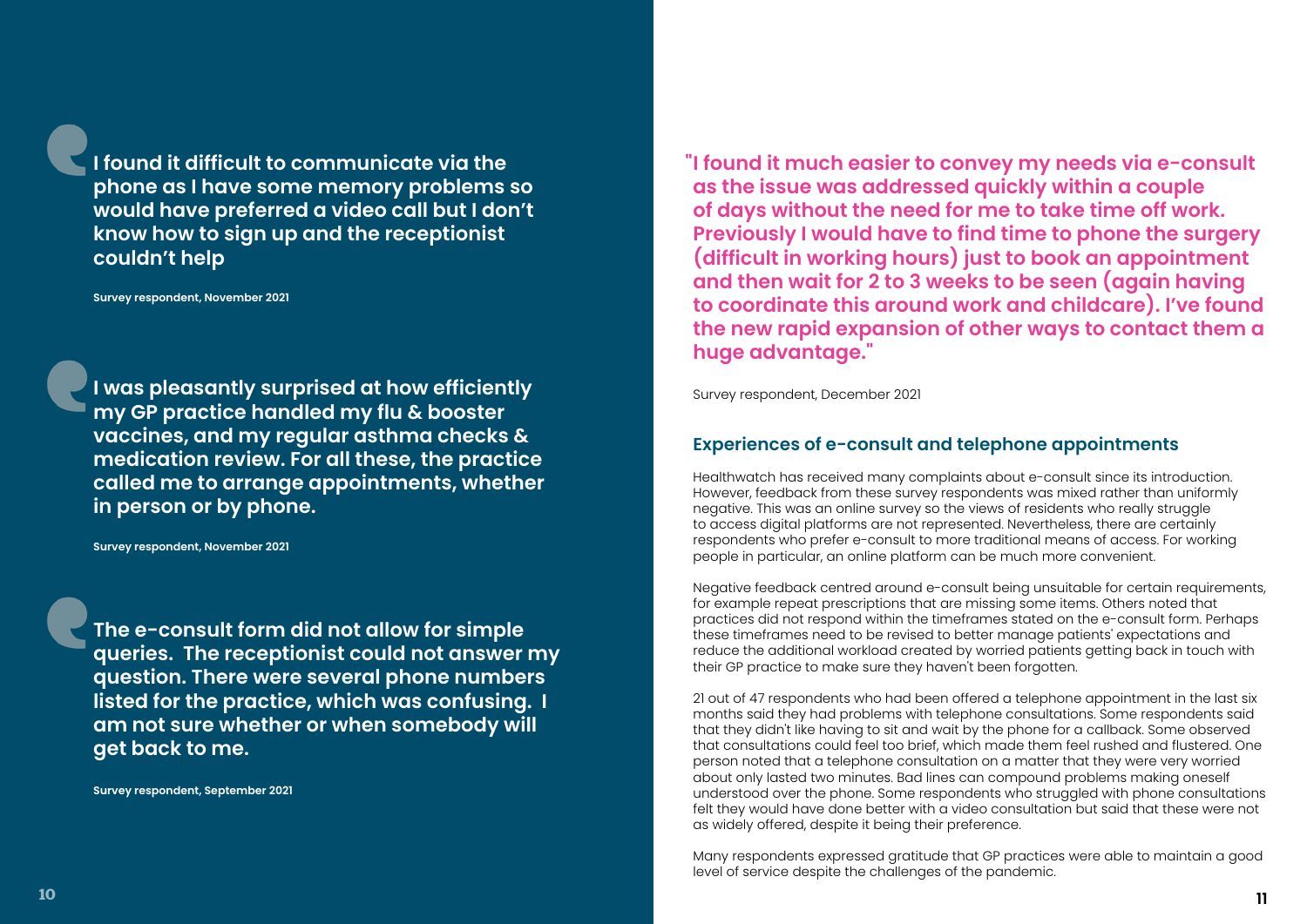| If yes, were you given a time when the GP would call you back? |              |
|----------------------------------------------------------------|--------------|
| Yes                                                            | 36           |
| <b>No</b>                                                      | $\mathbf{1}$ |
| No answer                                                      |              |

| If you needed an appointment, have you been offered a telephone appointment with |
|----------------------------------------------------------------------------------|
| a GP at your practice?                                                           |
|                                                                                  |
|                                                                                  |

| Yes       | 48 |
|-----------|----|
| <b>No</b> | 3  |

| Did someone from the practice call you at the arranged time? |    |
|--------------------------------------------------------------|----|
| Yes                                                          | 30 |
| <b>No</b>                                                    | 6  |

| During the telephone consultation, did you |  |
|--------------------------------------------|--|
| wanted to?                                 |  |

| Yes                                                                        | 38 |
|----------------------------------------------------------------------------|----|
| <b>No</b>                                                                  | 9  |
| No answer                                                                  |    |
|                                                                            |    |
| Did you have any problems or difficulties with the telephone consultation? |    |
| Yes                                                                        | 21 |
| <b>No</b>                                                                  | 26 |

No answer

## have enough time to discuss what you

| 38 |
|----|
| 9  |
|    |

| h the telephone consultation? |    |
|-------------------------------|----|
|                               | 21 |
|                               | 26 |
|                               |    |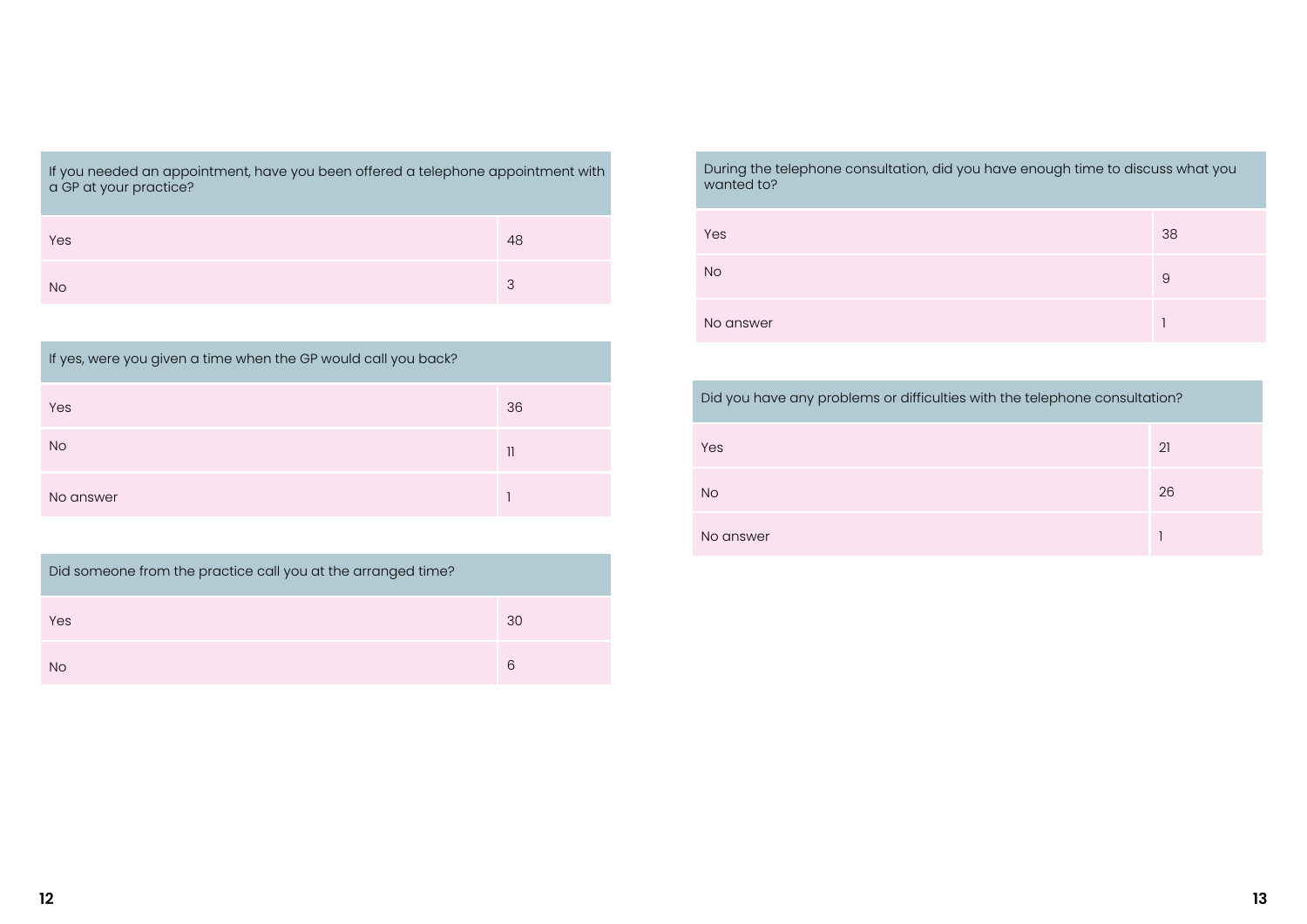# **Equality Monitoring**

| Gender                       |               |
|------------------------------|---------------|
| Female                       | 38            |
| Male                         | $\mathcal{V}$ |
| Prefer not to say/ No answer | 21            |

| Age                          |    |
|------------------------------|----|
| 25 to 49                     | 7  |
| 50 to 64                     | 15 |
| 65 to 79                     | 24 |
| $80+$                        | 2  |
| Prefer not to say/ No answer | 22 |

| Ethnicity                     |                |
|-------------------------------|----------------|
| Asian or Asian British        | 3              |
| <b>Black or Black British</b> | 1              |
| Mixed                         | 1              |
| <b>White British</b>          | 29             |
| White Irish                   | 3              |
| White other                   | $\overline{7}$ |
| Any other ethnicity           | 1              |
| Prefer not to say / No answer | 25             |

| Do you consider yourself to be a carer |                |
|----------------------------------------|----------------|
| Yes                                    | 7              |
| <b>No</b>                              | 4 <sup>1</sup> |
| Don't know                             |                |
| Prefer not to say/ No answer           | 21             |

| 7  |
|----|
| 41 |
| 1  |
| 21 |

| Do you consider yourself to have a disability           |                |  |
|---------------------------------------------------------|----------------|--|
| Yes                                                     | 21             |  |
| <b>No</b>                                               | 20             |  |
| Don't know                                              | $\overline{4}$ |  |
| Prefer not to say/ No answer                            | 25             |  |
|                                                         |                |  |
| Do you consider yourself to have a long term condition? |                |  |
| Yes                                                     | 34             |  |
| <b>No</b>                                               | $\overline{7}$ |  |
| Don't know                                              | 3              |  |
| Prefer not to say/ No answer                            | 26             |  |